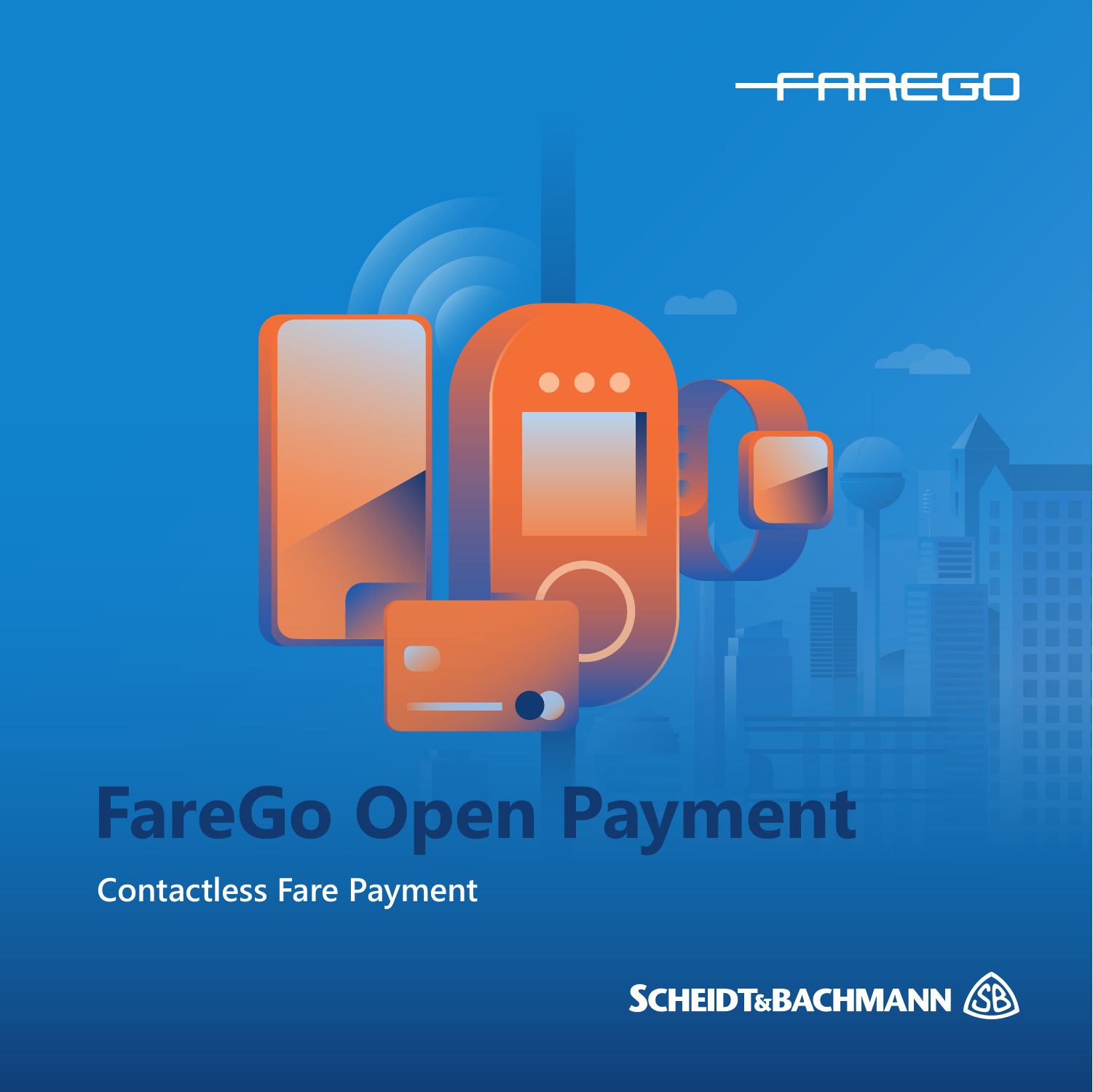# **Say hello to the future of mobility**

### **What does FareGo Open Payment mean?**

This refers to a transit system upgrade in which passengers use contactless credit card and mobile payment apps to pay for travel. In "Pay as You Go" mode, as it's known, riders board the bus, train, trolley, or ferry by tapping a card or phone at the station or gate. It's perfect for tourists, occasional travelers, and regular travelers crunched for time.

### **How long does it take?**

(anna Vanna

Only as long as it takes to install the readers! We can start a pilot project in just three months.

#### **What does it cost?**

There are two options: Selecting the proposed Functionality as a Service option means there will be a small upfront cost with a monthly fee per device and a fee per tap. The Functionality as a Service approach offers stable and predictable costs while ensuring service continuously meets customer demands and payment card industry (PCI) requirements.

Alternately, devices can be purchased outright, and the responsibility to maintain and update falls with the transit system.



### **Contactless pay as you go**

**ALCOHOL** 

For passengers boarding the bus, train, trolley, or ferry paying is as simple as a single tap. Whether opting to use their phone or a contactless credit card; tourists, occasional riders, and even regular travelers crunched for time simply board without hassle. They no longer need to understand all the fare choices – Pay as You Go ensures they only pay the lowest price for each journey.

For transit operators, a simplified experience for passengers means a happier one, meaning increased ridership and reduced operational costs. The transition process is seamless, with Scheidt & Bachmann handling everything from single-station implementation of "FareGo Open Payment" through testing to full-system upgrade, with the option to offload ongoing maintenance and new product updates to Scheidt & Bachmann as well.

The Scheidt & Bachmann FareGo Open Payment solution combines contactless Pay as You Go through contactless EMV technology and an account-based system that means: payment and ticketing become one.

2 Q J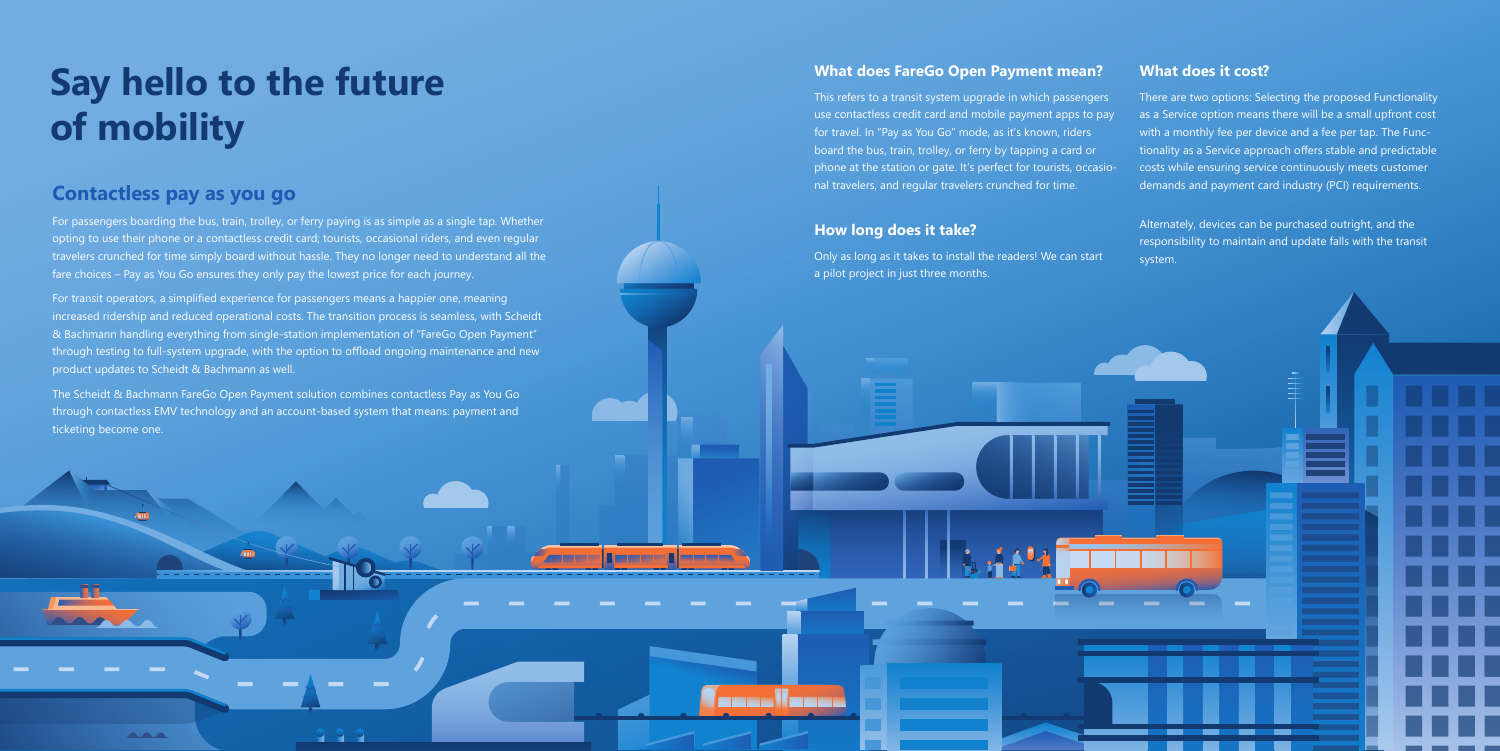



### **How does FareGo work?**





### **FareGo keeps it SIMPLE**

- Convenient for the rider, especially occasional travelers and tourists
- No registration required
- No need to understand the ticket options passengers are guaranteed to only pay the best price available; all journeys are aggregated at the end of the day and cost savings applied wherever possible

### **FareGo is SCALABLE**

- Start with a single bus, line, or station, and add a Pay as You Go option
- Introduce FareGo Open Payment on the ticketing option used most by visitors or occasional passengers
- Add additional ticket options as the system evolves
- With the Functionality as a Service subscription option, the ticketing services and functions are guaranteed to always be up-to-date and available for use
- This subscription option also guarantees Scheidt & Bachmann maintain full responsibility for any changes required in the future **SUBSCRIBE**

### **FareGo is COMPATIBLE**

- Works noninvasively within your current infrastructure without needing to change your existing ticketing, customer service, apps or tech systems
- Works with Scheidt & Bachmann or alternate software solutions our open API layer integration is unique in the ticketing industry and provides a fully supplier-agnostic back office platform, supporting all operating systems while avoiding any vendor alignment issues

### **FareGo is HERE TO HELP**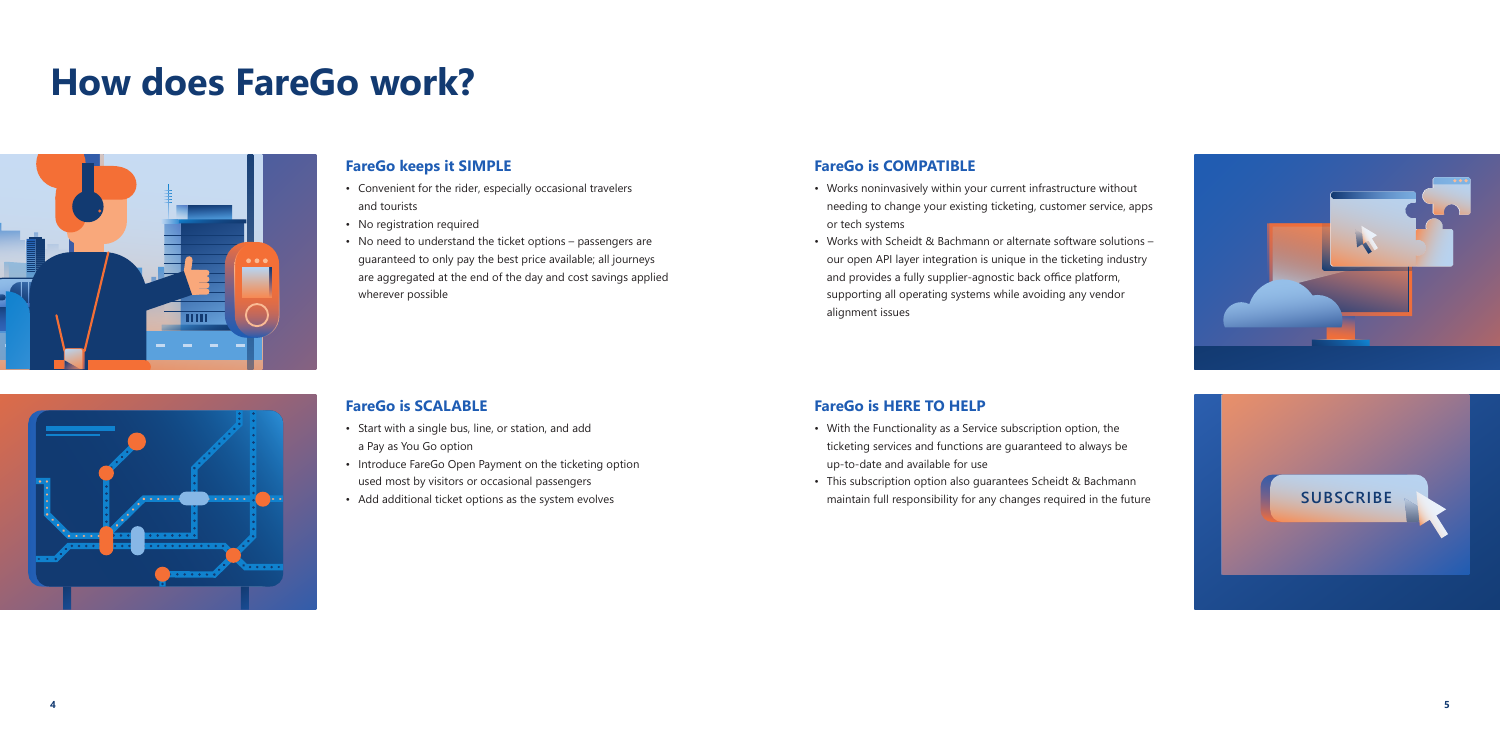

## **The FareGo Open Payment Process**

### **Tap and go**

Enable any rider carrying a contactless payment method to access the transit system. With FareGo Open Payment, passengers simply start their rides by tapping their contactless credit card, smartphone, or smartwatch at a FareGo gate or validator installed in a bus, train, or at a station. Buying a ticket or registering beforehand? No longer necessary.

FareGo Open Payment supports check-in only systems as well as check-in/ check-out systems. For check-out the passenger taps again when ending the journey. Generally we recommend introducing FareGo Open Payment with simple tariffs used by visitors or occasional passengers. Additional tariffs can be added as the system evolves.



### **1. Access**

The tap is sent to the FareGo Suite back office which recognizes a new card has entered the system and creates an account to store the card's data.

### **3. Hotlist**

If the result is negative, the card is automatically placed on the 'hotlist' – which means the card will not be accepted during the trip or at the next tap.



 $\bullet\bullet\bullet$ 

### **2. Verification**

Our PCI-certified system provides maximum security. From there, a card verification request is sent to the Payment Service Provider to accept that first tap.



### **4. Best Price**

For each tap, the FareGo Suite performs what is known as a journey construction, evaluating and calculating the best fare for each traveler's journey.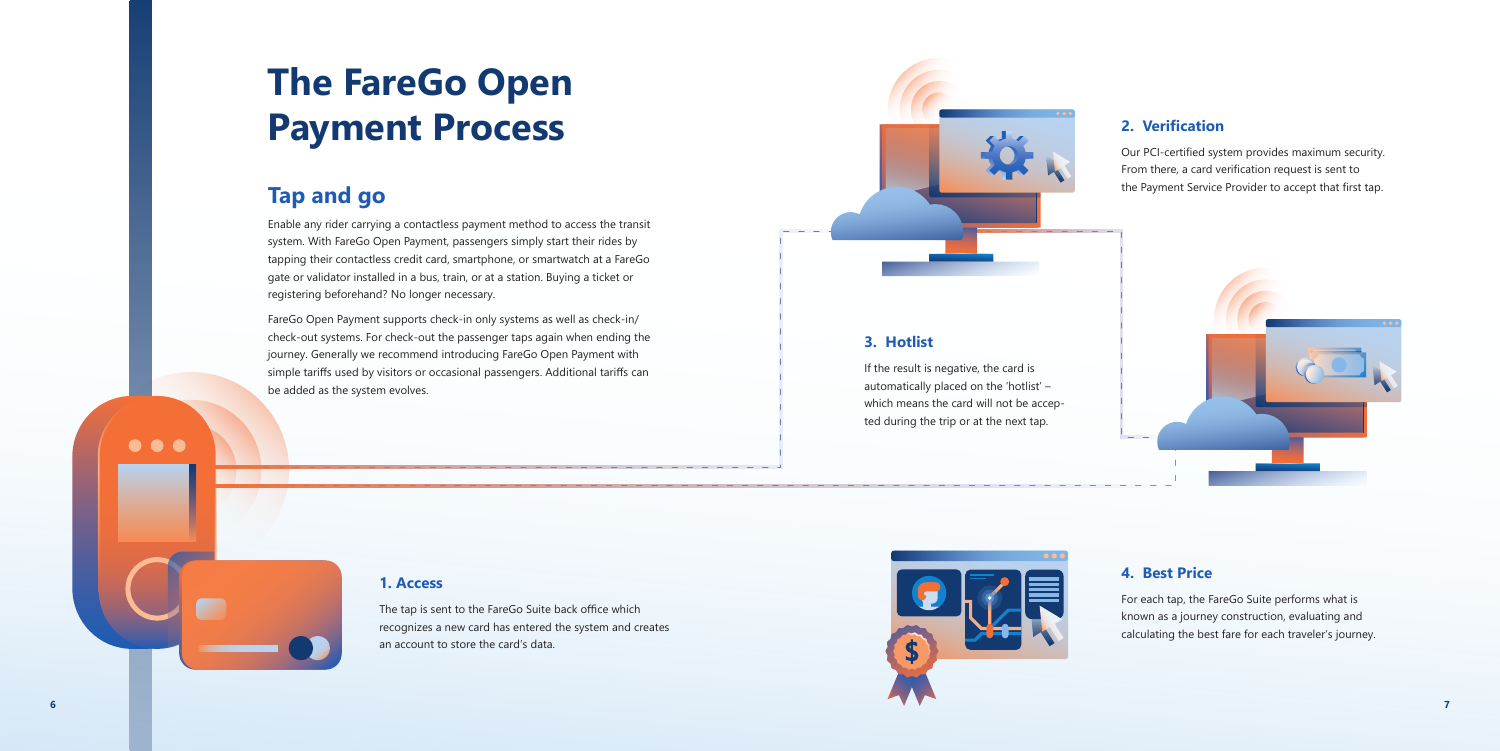



### **Validating passengers**

If a ticket inspector wishes to check if the passenger is a paying rider, the inspector can simply tap the passenger's contactless credit card or phone. This sends an inspection request to the FareGo Suite back office where the travel history of a particular card is retrieved and the passenger's last three taps are sent back to the ticket agent.



### **Processing payments**

At the end of each business day, the FareGo Suite back office aggregates all journeys for each passenger on that day into one payment request for each account. The resulting payment requests are sent to the Payment Service Provider or Acquirer, who processes all payment requests by forwarding them to the issuing banks of the cardholders. Said simply, each passenger receives one charge per day with amounts varying based on how many trips were

taken. Whether the passenger would be best suited to have utilized a day pass or individual trips, the FareGo Suite end-of-day journey construction ensures only the most optimal fare is chosen and charged.





### **Providing full transparency**

FareGo Open Payment passengers enjoy the confidence of knowing they have the ticket they need. If they still have any questions, of course staff can step in, now easily and quickly reviewing a passenger's transactions in a web portal. The web portal is a white label solution provided with the FareGo Suite back office. Rather connect to an existing call center system? No problem. The FareGo Suite can route rider questions there instead.

### **Improving rider experiences**

Your riders can easily keep an eye on their journeys and payments: The FareGo Open Payment smartphone app can display all transactions from the back office. Already have an app? No problem! The functionalities can also be integrated into existing transit system apps.

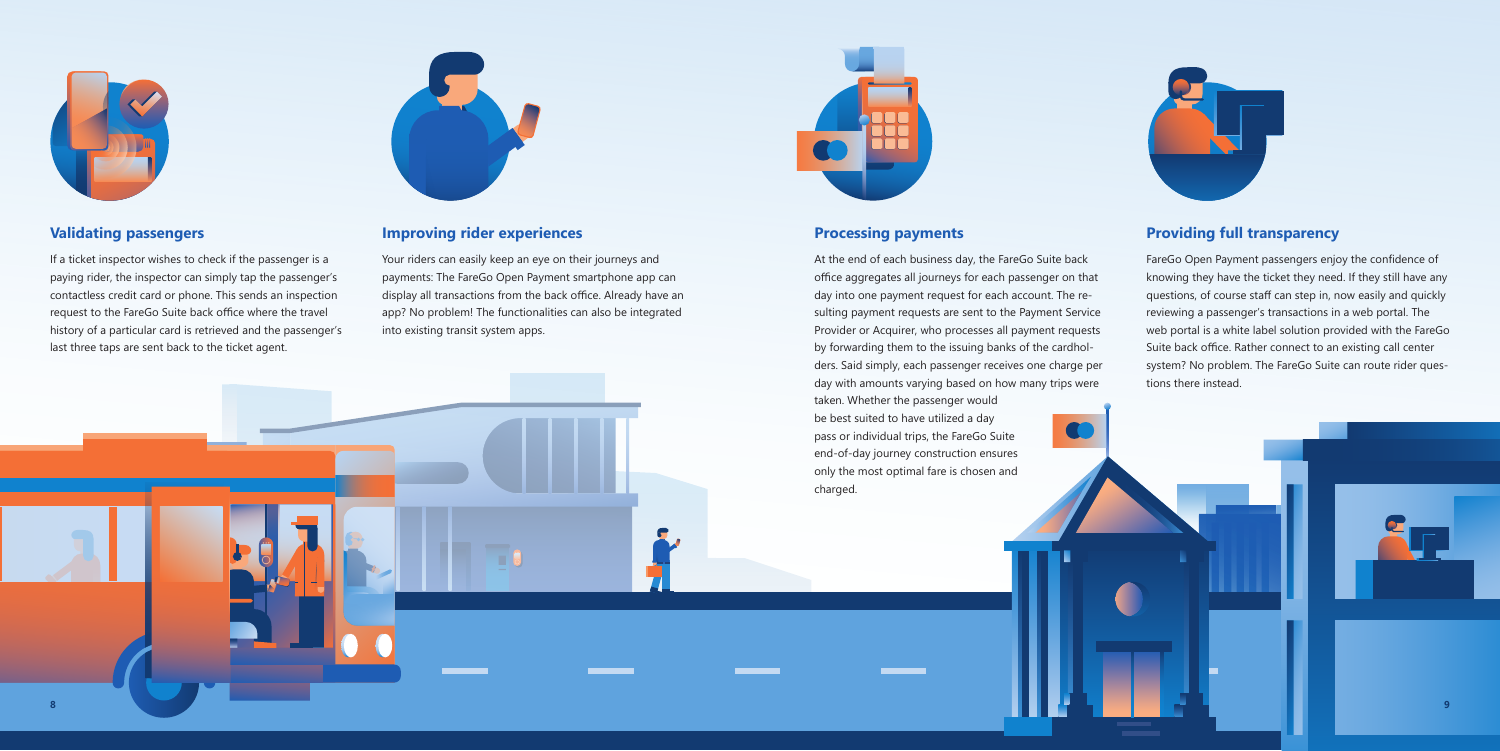## **FareGo Open Payment: What is Provided**

#### **Validators**

**10 11** Depending on your environment and requirements we install FareGo Val OV|41 on-board validators in your buses or trains and/or FareGo Val SV|30 platform validators at your stations. The validators provide fast ticket validation processing of contactless media with different standards and applications.

### **Inspection Terminal**

The wireless inspection terminal communicates with the FareGo Suite back office to verify if the passenger tapped in correctly. The ergonomic inspection device has multiple and stable communication interfaces and is PCI-approved and EMV-approved.applications.

### **As a Service**

The Functionality as a Service approach ensures guaranteed service levels for both customer demands and PCI requirements. A broad range of device and back office services ensures the continuity across an entire transit network,



### **FareGo Suite / Open Payment**

The FareGo Suite is Scheidt & Bachmann's account-based back office. It handles a variety of tasks, chiefly, processing contactless transactions and aggregating and processing payments. From there, the FareGo Suite collates each passenger journey and charge history.The FareGo Suite is a modular solution that is highly scalable and can either work autonomously or integrated within existing ticketing systems. An open-API interface layer surrounds the FareGo Suite and provides an interface to couple devices, systems, and apps for various functionalities – regardless of whether they are provided by Scheidt & Bachmann or another, external provider.



### **FareGo Data CS**

FareGo Data CS is the back-office system supporting the management and operations of the entire network of FareGo field devices and enables monitoring of the ticketing network as a whole.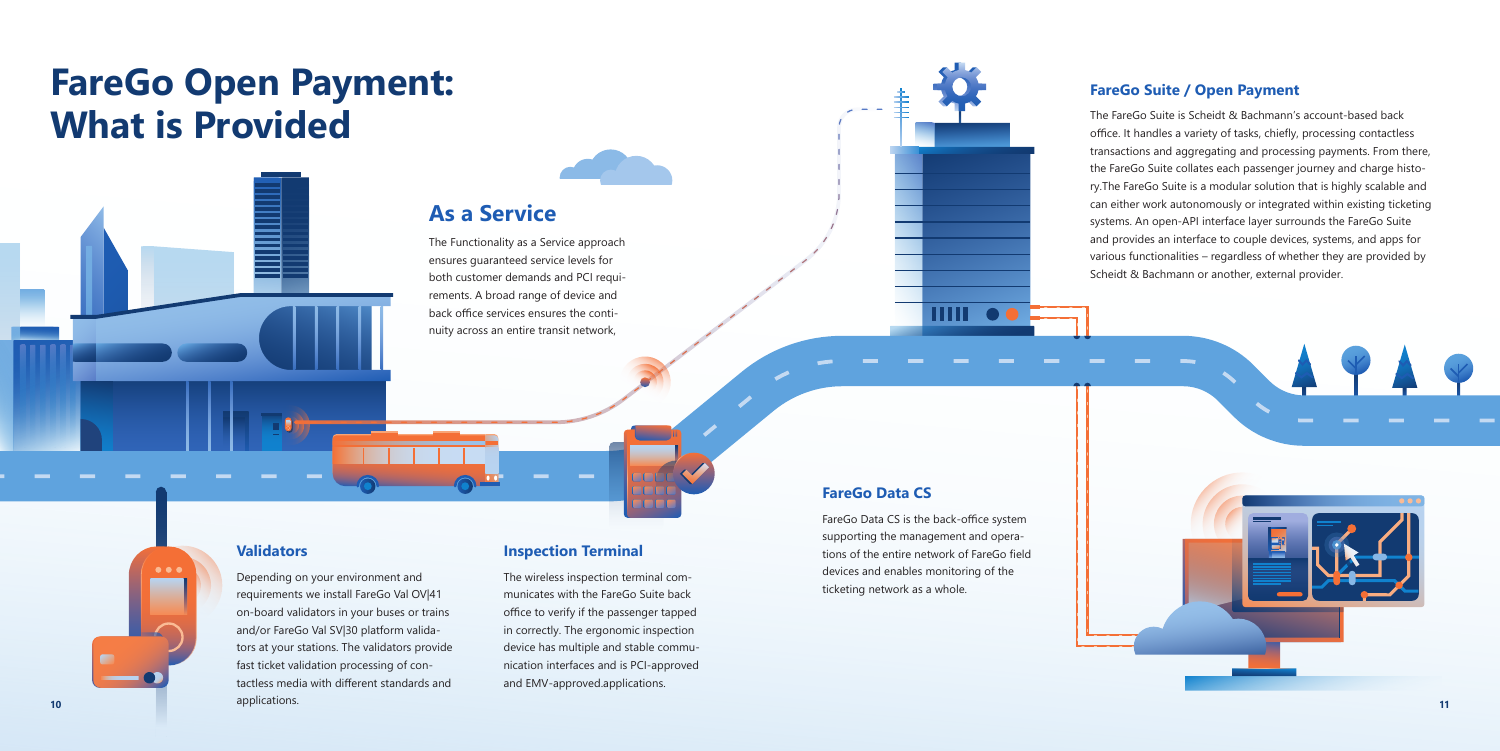### **Selection of the scope – Pilot, Subsystem, Full Rollout**

FareGo Open Payment is based on a scalable and modular architecture to fully support a phased introduction.

- 1. Start with a Pilot that focuses on a specific passenger group to introduce the technology inphases and gain experience on a smaller scalebefore moving forward.
- 2. Expand FareGo Open Payment to a larger Subsystem, allowing additional passengers the chance to adopt the new contactless ride option.
- 3. Finally, complete the Full Rollout, letting passengers across the transit network enjoy the ease of contactless payment.

### **Selection of the financing mode – Functionality as a Service, Traditional Procurement**

We offer FareGo Open Payment two ways:

- 1. The first option combines the FareGo OpenPayment with a Functionality as a Service approach to allow for fixed, predicable fees. Included in this option are any related maintenance and operational services to provide open payment functionality.
- 2. As an alternative, we offer a Traditional Procurement of the FareGo Open Paymentsystem, combined with comprehensive service agreements.



### **Clarification of the merchant services**

The transport operator has a Merchant Agreement with the Payment Service Provider to process the payments collected from the contactless credit cards and phones and devices of the passengers. Of course, we will support our transit system partners in the preparation of the merchant agreement for cEMV. As an alternative, Scheidt & Bachmann provides Merchant Services and will manage the complex certification processes and lower your risk.

## **How to Introduce FareGo Open Payment**

### **Selection of the fare to be applied**

As FareGo Open Payment is the ideal service to attract tourists, occasional travelers, and commuters in a hurry, we recommend starting FareGo Open Payment with a single basic fare. Additional fare options can easily be integrated at a later stage, as required.

- 
- 

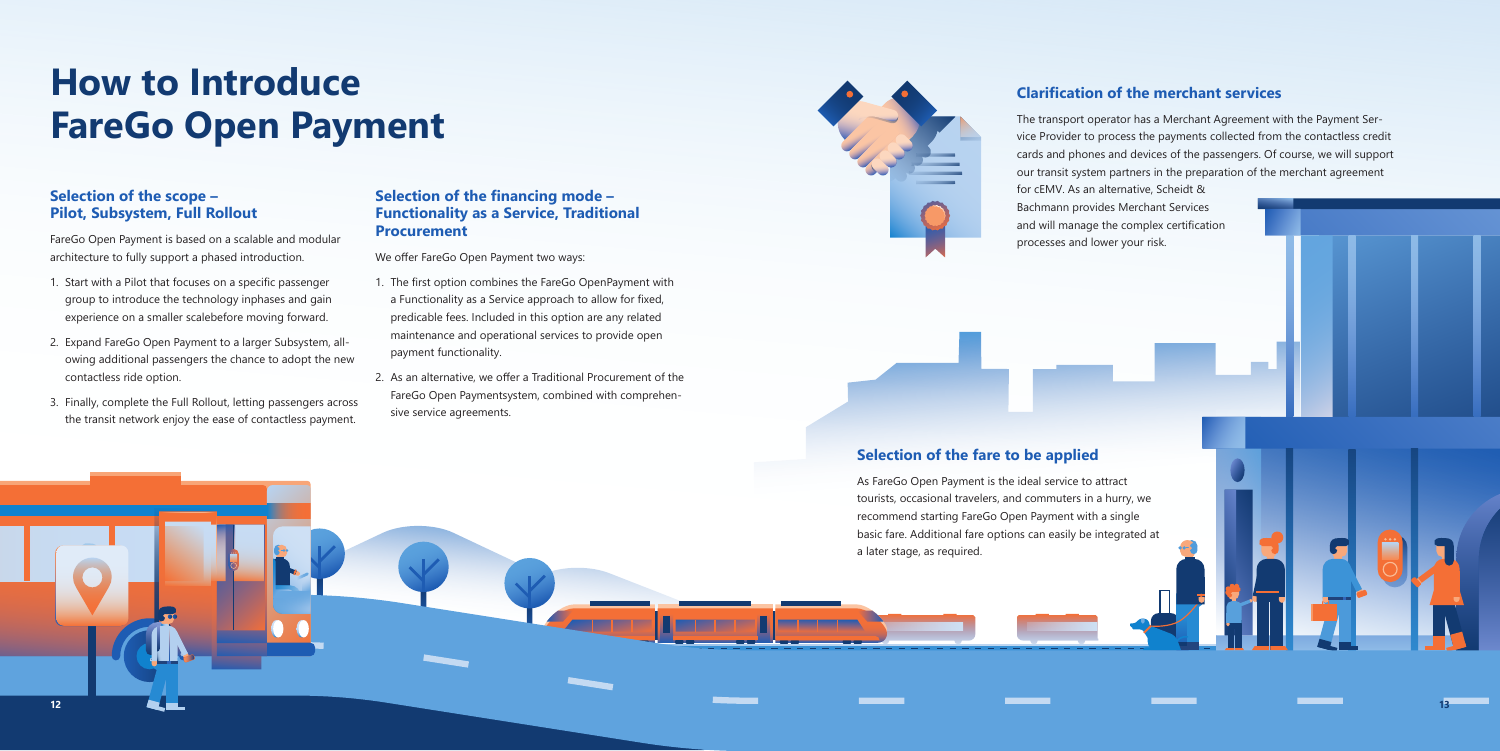### **Mitigating Procurement Challenges**

Due to rapid developments in technology in our ever-evolving public transit industry, requirements and expectations are can change quicker than in the past. Innovations – like new fare models or payment methods – require constant updates.

This can include everything from new certifications to regular re-certifications to the implementation of newly needed features. In order to implement these new requirements into an existing public transit system, we undertake a complex procurement update process. This process of tendering can take upwards of several months and, at times, several years. As a result, the fare control system we introduce might not reflect the latest available features but instead the up-to-date tried and tested features. This mitigates negative customer experience, which we all know is paramount.

### **Functionality as a Service**

By providing Functionality as a Service, Scheidt & Bachmann introduce a fully integrated product. Receiving Functionality as a Service means our partners will no longer need to purchase individual components, products, or solutions. Instead, Scheidt & Bachmann will provide all of the functionality of that component, product, or solution, as a service. What does that mean for our transit system partners? Stable and predictable costs while continuing to benefit from the latest innovations and features.

The purpose of the Functionality as a Service option is to release our operations partners from some of the obligations and responsibilities and transfer them to Scheidt & Bachmann. We take over not only the responsibility to keep the component, product, or solution up-to-date considering the latest, fully vetted integrations, but also the obligation to keep up with payment card industry (PCI) requirements. In doing so, we reduce the risks typically associated with the implementation of new technology.

### **Obsolescence & Change Management**

Scheidt & Bachmann will be responsible for upgrades needed as covered components and products become obsolete. We will also be responsible for any changes that arise due to new or updated laws and regulations.

Furthermore, Scheidt & Bachmann will be responsible for implementing new features should the market penetration exceed 10% of an agreed upon reference service and region. This ensures that our transit system partner remains an early adopter of new features meeting the ever-increasing expectations of passengers. Best of all, this allows our partner to improve their customers' experience. By providing Functionality as a Service, we own the specific hardware components. Therefore, Scheidt & Bachmann will update, upgrade, or exchange these components as required, all as part of your service.

# **The Functionality as a Service Approach**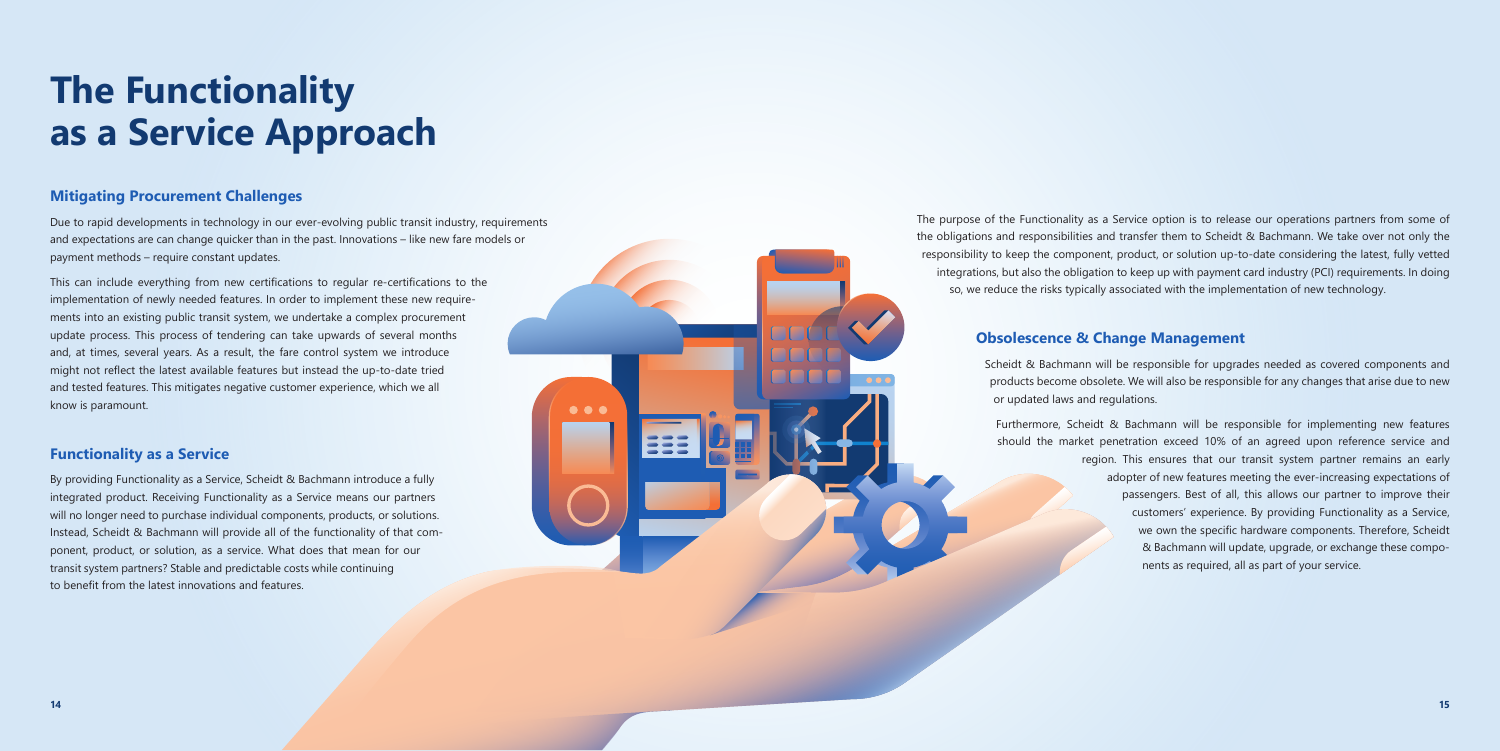